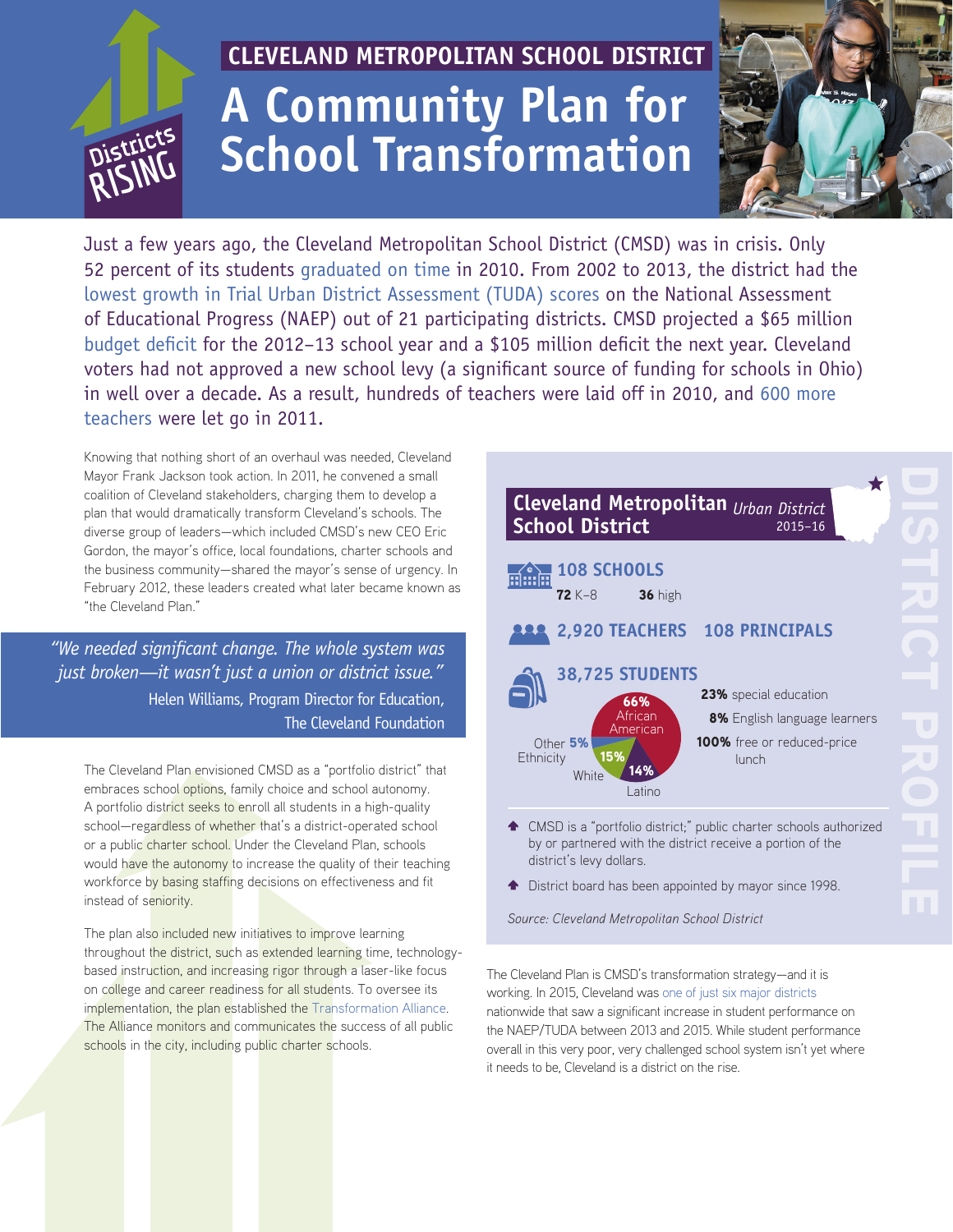### **Shifting from low expectations to rigor and readiness**

The Cleveland Plan focuses, in part, on preparing students for success in college and the workforce. The plan starts with prekindergarten schooling and continues through high school with early exposure to universities and the workplace. Underpinning this effort is the district's transition to college and career readiness standards. This was a priority of CMSD CEO Eric Gordon—formerly the district's chief academic officer—and began even before the Cleveland Plan.

Ohio adopted its new academic standards, based on the Common Core State Standards, in 2010. Unlike many districts, CMSD embraced the standards immediately. "In Ohio, when the Common Core came out, the conversation was about how the standards were similar to existing standards," Gordon observes. "We disagreed. We saw Common Core as an opportunity instead to increase the rigor of instruction across the board. That became our districtwide focus."

### *"We saw Common Core as an opportunity to increase the rigor of instruction across the board. That became our districtwide focus."*

### Eric Gordon, CEO, CMSD

The new standards were phased in by [grade level](http://www.clevelandmetroschools.org/cms/lib05/OH01915844/Centricity/Domain/98/ClevelandPlanandLegislation.pdf) over three years. With the help of some grant funding, CMSD began frequent, daylong trainings for teachers in 2010 focused on understanding the new standards. The next year, the district updated its curriculum to align with the standards and teachers learned how to adjust their lesson plans. The American Federation of Teachers (AFT) awarded the Cleveland Teachers Union with a grant to develop [exemplar](http://oh.aft.org/professional-issues/common-core-resources)  [lessons](http://oh.aft.org/professional-issues/common-core-resources) that focus on the key instructional shifts required by the new standards.



The district also began adopting materials aligned to the standards. CMSD uses the framework created by the Council of the Great City Schools to identify materials for math and English language arts (ELA). The district aligned the curriculum in grades 6 through 12 to Advanced Placement (AP) courses using College Board's Springboard program. Springboard is a comprehensive program of instructional materials and embedded assessments that build toward the rigor of AP courses.

Instructional coaches lead the implementation of new standards in each school. Coaches work in CMSD schools to support both new and veteran educators with the instructional shifts called for in the standards. Still, implementation takes time. Nearly half of the district's teachers have been teaching for at least 15 years. "This level of rigor can be a hard paradigm shift that late in a career," says Michelle Pierre-Farid, CMSD's chief academic officer.

## **Building the Community's Plan**

The mayor's coalition developed the Cleveland Plan in early 2012. Once developed, the coalition worked with the Cleveland Teachers Union to secure changes in state law that would be essential to the plan's implementation. While the plan was originally criticized by the teachers union as an attack, months of conversations and some give and take earned the union's support. The collaboration also [won praise](http://clevelandmetroschools.org/site/Default.aspx?PageType=3&DomainID=745&PageID=2107&ViewID=047e6be3-6d87-4130-8424-d8e4e9ed6c2a&FlexDataID=1947) from Randi Weingarten, the president of the AFT.

By presenting a bold vision and a unified community, the coalition received bipartisan legislative support. In July 2012, Ohio's governor signed a bill that enacted major provisions of the Cleveland Plan into state law. The bill made notable changes that enabled CMSD to use effectiveness as the primary factor in all talent decisions (rather than seniority), remove ineffective teachers regardless of seniority and share local levy funds with partnering, high-performing public charter schools.

The coalition next turned to the local school levy campaign. In November 2012, with widespread civic support, voters approved Cleveland's first new school levy in 16 years. With more than \$60 million a year, it is the largest levy in the city's history. By the 2013–14 school year, the district and union finalized a new contract. The contract built on the statutory changes to teacher effectiveness and compensation.

By summer 2013, the Cleveland Plan was in full effect. Engaging the district's stakeholders early in the process set the stage for implementing the Cleveland Plan. "There is now a deep level of understanding of one another's challenges and perspectives," says Shana Marbury of the Greater Cleveland Partnership. "This is a community plan, not a district plan."

| The Cleveland Plan: Four interwoven strategies                                                                                                                                                                                                         |                                                                                                                          |
|--------------------------------------------------------------------------------------------------------------------------------------------------------------------------------------------------------------------------------------------------------|--------------------------------------------------------------------------------------------------------------------------|
| Grow the number of<br>high-performing district<br>and charter schools in<br>Cleveland and close and<br>replace failing schools.                                                                                                                        | Focus CMSD's central<br>office on support and<br>governance roles and<br>transfer authority and<br>resources to schools. |
| <b>THE CLEVELAND PLAN</b>                                                                                                                                                                                                                              |                                                                                                                          |
| Create the Cleveland<br>Invest and phase in high-<br>leverage system reforms<br><b>Transformation Alliance</b><br>across all schools from<br>to ensure accountability<br>for all public schools in<br>preschool to college and<br>the city.<br>career. |                                                                                                                          |
| Cource, Transformation Alliance                                                                                                                                                                                                                        |                                                                                                                          |

*[Source](http://dcps.dc.gov/service/school-data): [Transformation Alliance](https://www.gcpartnership.com/~/media/Files%202015/Every%20Monday%20Jan%20June%202015/Cleveland%20Transfirmation%20Alliance%20Cleveland%20plan%20progress%20A_Book_Final_full%20page%20spread%20%281%29.ashx)*

Noting the increase in math and ELA scores on the recent TUDA, Gordon credits the district's early start on the standards and the focus on rigor of instruction. "Despite our hard work, we have a long way to go to get to college-ready, rigorous instruction in every classroom."

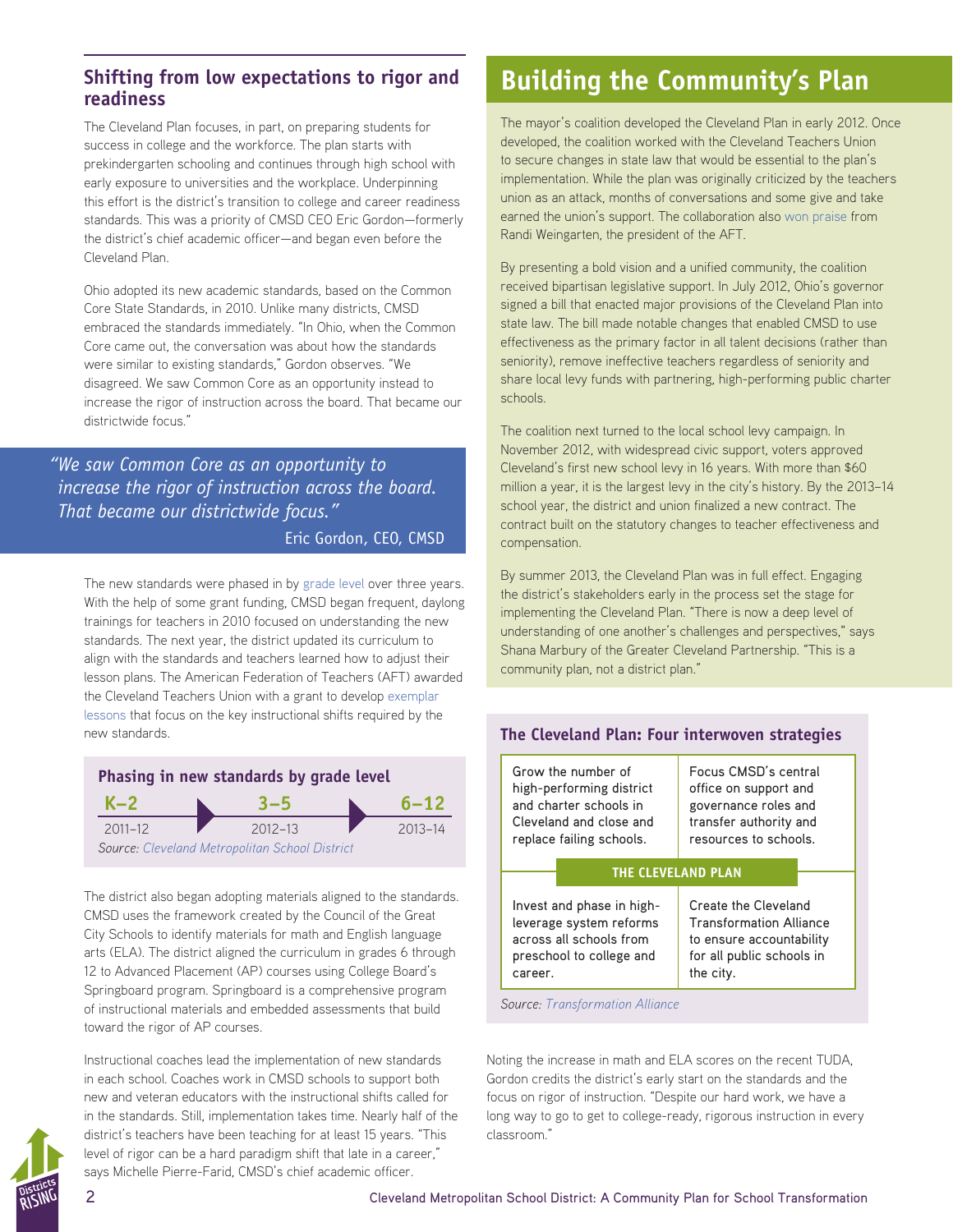### **Lifting Cleveland's teachers**

In addition to high academic standards, the Cleveland Plan is designed to increase the quality of teaching through better hiring and staffing policies, new educator evaluations, performance-based compensation, and recruiting the best talent to the district.

The Cleveland Plan legislation made it possible for the district to remove ineffective teachers from the classroom. Seniority is no longer the primary factor in talent decisions. Instead, the district can focus on a teacher's effectiveness. Even tenured teachers can be removed from the classroom if they receive the lowest evaluation rating two years in a row. "Last year, 50 percent of ineffective teachers left the district," notes Lora Cover, CMSD's chief talent officer. "More importantly, 95 percent of our accomplished teachers were retained."



*[Source](http://dcps.dc.gov/service/school-data): Cleveland Metropolitan School District*

CMSD piloted a new teacher evaluation system starting in 2011. Called the [Teacher Development and Evaluation System \(TDES\)](http://www.clevelandmetroschools.org/Page/555), it was fully implemented during the 2013–14 school year. The system has two components that each count for 50 percent of the overall rating: teacher performance and student growth. To determine a teacher's classroom performance, every teacher receives five observations. Three of the observations are walkthroughs. Two are formal observations, one announced and one unannounced. After each observation, teachers have an opportunity to receive feedback and pursue professional development.

District leaders are now working to improve professional development. "We're now in our third year of the evaluation system," Gordon notes. "Districtwide trends are emerging from the data that we can address." For example, evaluation data revealed that teachers require more training on how to create effective, standards-aligned lesson plans. CMSD also is developing a careerpathway system for teachers—not only as an individual teacher advancement opportunity but also to create a cadre of teacher leaders who can help instruction in every school. "It's a teacher-led growth strategy," says Gordon.

And with the district's new pay-for-performance compensation system, accomplished teachers get the recognition they deserve. The Cleveland Plan legislation required the district to create a system where pay is tied to effectiveness. "The district created a joint operating committee, with equal district and union representation, to think through what a system should look like," Cover explains.

Accomplished teachers receive automatic salary increases, while ineffective teachers [do not earn credit](http://www.clevelandmetroschools.org/Page/3352) toward the next pay level. All teachers may still receive supplemental stipends by teaching in a hard-to-staff building, earning postsecondary credit or meeting building goals outlined in the school's improvement plan.

CMSD is in a better position to add talent thanks to the funding raised by the 2012 levy. "We're able to recruit teachers for the first time in years," Cover reports. "We were able to start hiring about 300 teachers a year." Helen Williams of the Cleveland Foundation, which helps CMSD create and staff innovative schools, observed the change from an outside perspective. "The district transitioned from a human resource approach focused on compliance and benefits to one driven by talent development and recruitment," says Williams. "It's had lots of new applications because of the excitement for the Cleveland Plan."

### **MC2 STEM: Innovation Unleashed**

In 2008, the MC<sup>2</sup>[STEM High School](http://www.mc2stemhighschool.org/) opened as a partnership between the district and local science, technology, engineering and math (STEM)-focused organizations. Freshmen at MC<sup>2</sup>STEM attend classes at a science museum, move



to the campus of a Fortune 500 company for their sophomore year and then spend their final two years on a downtown college campus. With help from community partners, MC<sup>2</sup>STEM was able to attract scientists and engineers to become teachers in the school. MC<sup>2</sup>STEM quickly became one of the highest-performing schools in the district. Despite this, in 2010, the district's annual fiscal deficits and the old contract's "last in first out" policy decimated the school's staff.

Feowyn MacKinnon started her first year as an English teacher at MC<sup>2</sup> STEM in 2009. However, she lost her job at the end of the school year, along with 92 percent of the teaching staff. The school fought to bring back its teachers, keeping them on as substitutes or even

volunteers. The school managed to bring back most of its staff for the next school year. But in spring 2011, "we were all laid off again," MacKinnon recalls. "We lost all our staff based on arbitrary rules."

Thanks to the Cleveland Plan's changes to seniority in 2012, MC<sup>2</sup> STEM found stability. No longer



in limbo, teachers were able to thrive and grow. In 2015, MacKinnon became the principal of MC<sup>2</sup>STEM. "The rules for layoffs are no longer arbitrary," MacKinnon explains. "I now have more freedom to make the decisions I need to make to run my school."

Using its new mobile engineering facility—called the [Fab Lab](http://www.mc2stemhighschool.org/fablab)—the school is now working to inspire students throughout the district. A school that once embodied all of the troubles facing CMSD, MC<sup>2</sup>STEM now shows the possibilities that the future holds for CMSD students, teachers and schools.